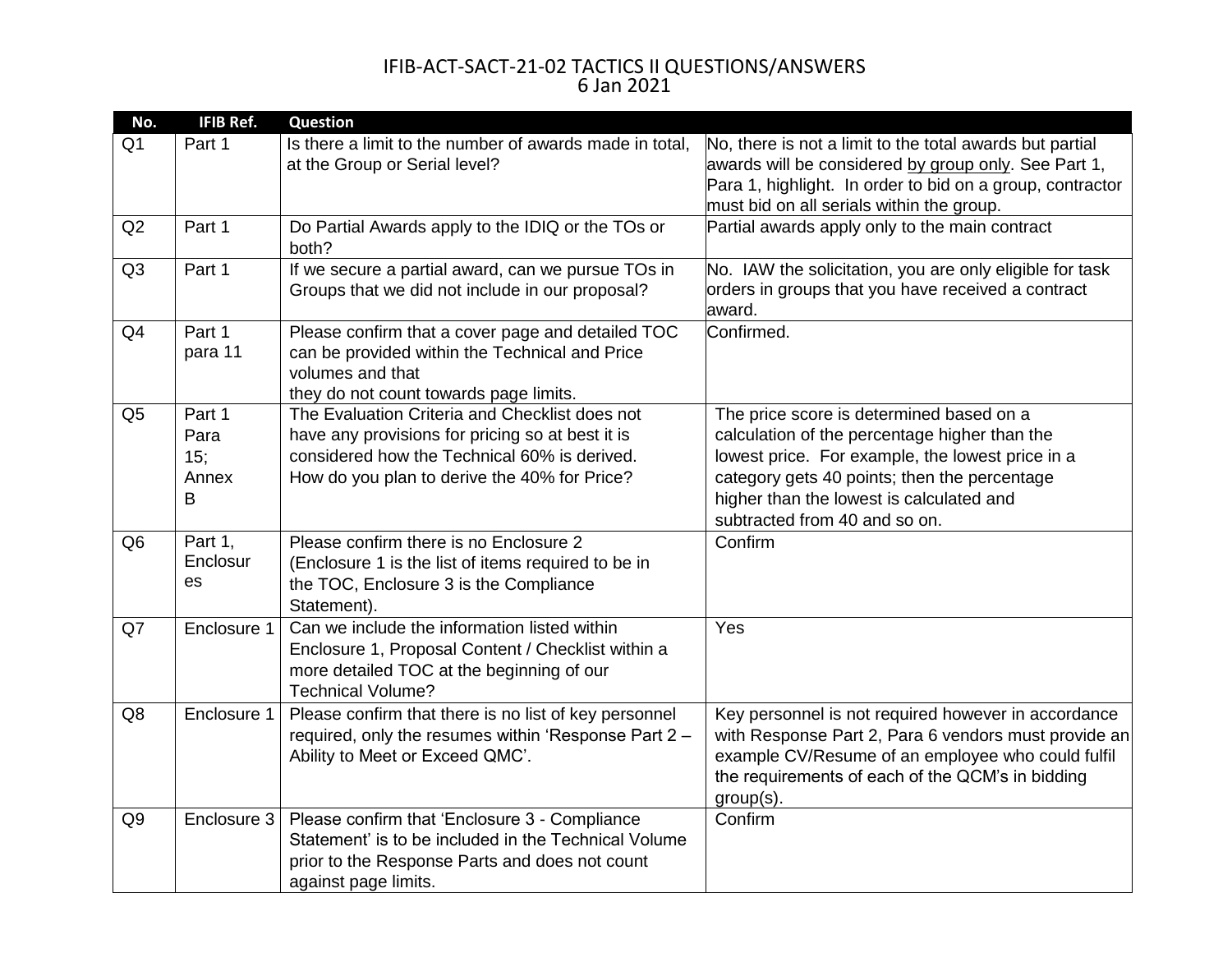|                 |                | 6 Jan 2021                                                                                                                                                                                                                                                                                                                                                                                                                                                                                                                                                                                                                                                                                                                                                                        |                                                                                                                                                                                                                                                                                                                                                                                                                                         |
|-----------------|----------------|-----------------------------------------------------------------------------------------------------------------------------------------------------------------------------------------------------------------------------------------------------------------------------------------------------------------------------------------------------------------------------------------------------------------------------------------------------------------------------------------------------------------------------------------------------------------------------------------------------------------------------------------------------------------------------------------------------------------------------------------------------------------------------------|-----------------------------------------------------------------------------------------------------------------------------------------------------------------------------------------------------------------------------------------------------------------------------------------------------------------------------------------------------------------------------------------------------------------------------------------|
| Q10             | Enclosure 4    | Should a Past Performance Information Form be<br>completed and signed for each cited example of past<br>performance as a separate page before the<br>Response Parts or should this information simply be<br>included in 'Response Part 1-<br>Company Experience and Citation of Past<br>Experience'?                                                                                                                                                                                                                                                                                                                                                                                                                                                                              | This is up to the company; as long as the board can<br>easily identify the experience per group.                                                                                                                                                                                                                                                                                                                                        |
| Q <sub>11</sub> | SOW<br>Table 1 | Some Groups within 'Table 1 -Demonstrated<br>Capabilities' have a broader range and number of<br>serials than other Groups. For example, Joint Effects<br>has 7 serials that range from Joint ISR to EOD/CIED<br>to WMD/CBRN. Will you please confirm that we may<br>submit a Partial Bid by serial? For example, we would<br>then be able to submit a partial bid with Serial 14<br>EOD and CIED and Serial 22 Education and Training<br>Innovation even though they are in two different<br>groups, in order to provide a proposal maximizing<br>focus on the areas we provide greatest value to<br>NATO ACT? This enables us to support serials that<br>offer NATO ACT our most unique capabilities and<br>best value regardless of the Group they have<br>been placed within. | No. As per Part 1 – SOW and Response 1 – Partial<br>bidding will be considered by group only. In order to<br>bid on a group, contractor must be able to provide<br>expertise in all serials within the group.                                                                                                                                                                                                                           |
| Q12             | SOW<br>Table 1 | Is there a minimum number of Serials/Groups within<br>Table 1 that we must write to?                                                                                                                                                                                                                                                                                                                                                                                                                                                                                                                                                                                                                                                                                              | Contractors must submit by group so the minimum<br>number of groups would be one (serials will then vary).                                                                                                                                                                                                                                                                                                                              |
|                 |                |                                                                                                                                                                                                                                                                                                                                                                                                                                                                                                                                                                                                                                                                                                                                                                                   |                                                                                                                                                                                                                                                                                                                                                                                                                                         |
| Q13             | SOW<br>Table 1 | Is there any restriction to how many Groups or Serials<br>a contractor can bid on as a Prime? If so, then would<br>being a Sub Contractor to a Prime bidding on a Group<br>or Serial count against that total restriction?                                                                                                                                                                                                                                                                                                                                                                                                                                                                                                                                                        | ACT views its contractual relationship to be with prime<br>contractors only; relationships between prime,<br>employees, subs are only viewed in terms of prime<br>compliance with security issues. There are no<br>restrictions on how many groups a contractor can bid<br>on. There are no restrictions on whether a contractor<br>will provide support as a sub-contractor on additional<br>$\sim$ $\sim$ $\sim$ $\sim$ $\sim$ $\sim$ |

|     |                |                                                                                                                                                     | categories.                                                                                                                                                                                                               |
|-----|----------------|-----------------------------------------------------------------------------------------------------------------------------------------------------|---------------------------------------------------------------------------------------------------------------------------------------------------------------------------------------------------------------------------|
| Q14 | SOW<br>Para 19 | Will the contract support ODCs other than travel or will<br>those be assumed to be included within the FFP bid<br>for the<br>specific relevant TOs? | ODCs will be allowed only on travel that is dealt with<br>independently from this evaluation. Proposed QCM<br>pricing should be fully loaded.                                                                             |
| Q15 | SOW<br>Para 18 | Do we provide pricing/rates for onsite and offsite<br>support or just a single rate for each category?                                              | Given that this is a deliverables based contract, QCM<br>pricing should be a single rate regardless of location.<br>The assumption is that the work will be performed at<br>the contractor facility unless access to NATO |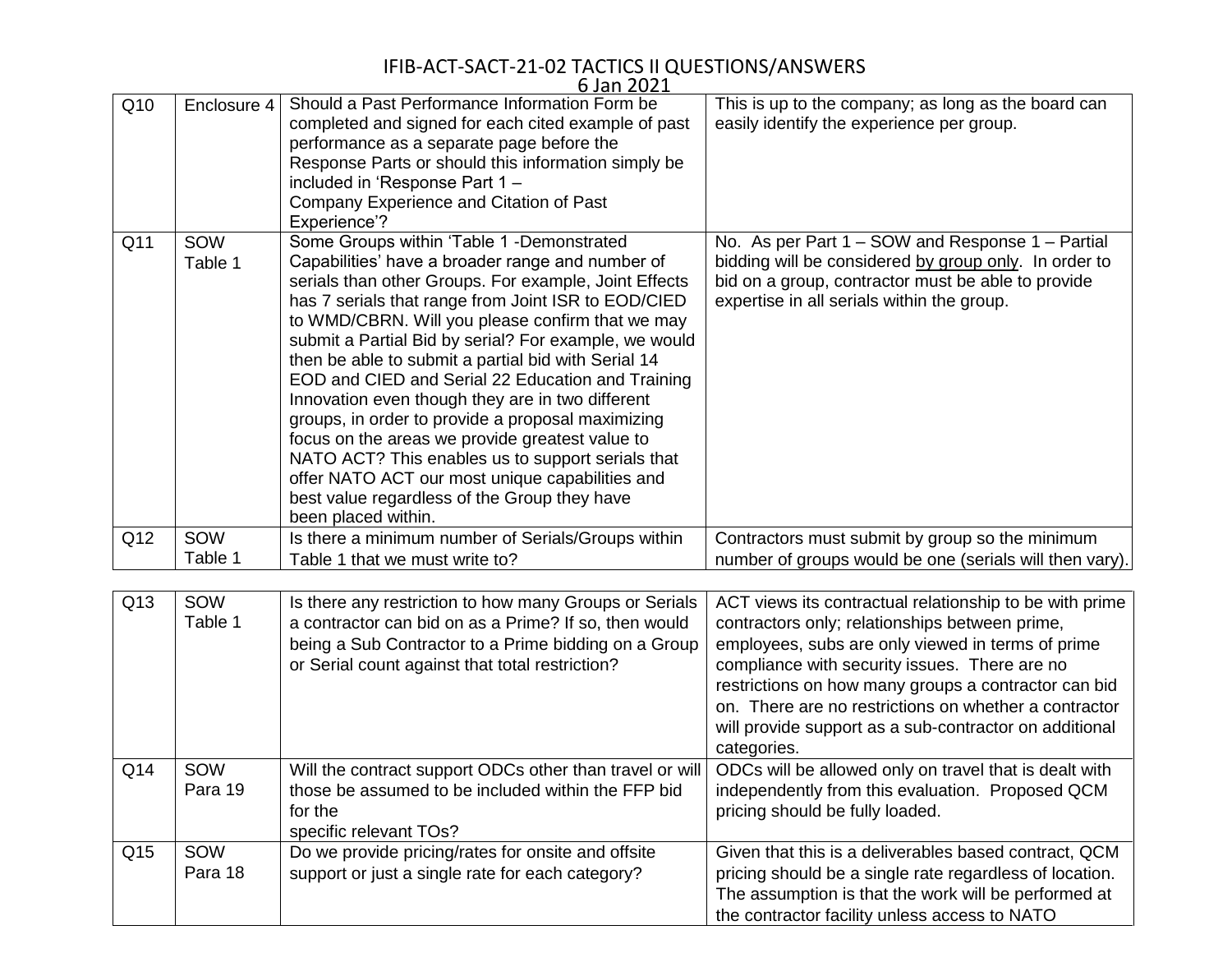6 Jan 2021

|                 |                                 |                                                                                                                                                                                                                                                                                                                                                                                        | information requires alternate work arrangements.                                                                                                                                                                                                                                                                                           |
|-----------------|---------------------------------|----------------------------------------------------------------------------------------------------------------------------------------------------------------------------------------------------------------------------------------------------------------------------------------------------------------------------------------------------------------------------------------|---------------------------------------------------------------------------------------------------------------------------------------------------------------------------------------------------------------------------------------------------------------------------------------------------------------------------------------------|
| Q16             | Section One                     | May we include an executive summary<br>within our technical volume of no more than<br>3 pages prior to the five Response Parts?                                                                                                                                                                                                                                                        | Yes.                                                                                                                                                                                                                                                                                                                                        |
| Q17             | Section<br>One Para             | Company Response guidance on page 29, Section<br>One, Introduction speaks to "six divisions" but then<br>instructions then details required "Response Parts".<br>While the "divisions" are similar to the "Response<br>Parts" there are some significant differences.<br>Should we just ignore the "six division" guidance<br>and simply follow the Response Part $1 - 6$<br>guidance? | Please follow the Response Part 1 - 6                                                                                                                                                                                                                                                                                                       |
| Q18             | <b>Section One</b><br>Para 5-7A | Do we only provide a single candidate for each QCM<br>level (for a total of four candidates) regardless of the<br>number of<br>Groups or serials we are bidding?                                                                                                                                                                                                                       | No. You should provide a sample CV/resume of an<br>employee that can meet the requirements of each<br>QCM level for each Group you are bidding. This would<br>mean that we would expect at least 4 per group as<br>they all have different skills/experience requirements.                                                                  |
| Q19             | Section One<br>Para 5-7A        | Is 'Response Part 2 - Ability to Meet or Exceed QCM'<br>limited to only the resumes or may we include<br>additional pages detailing our ability to source<br>additional candidates as the future individual TOs<br>require?                                                                                                                                                            | Ability to source additional candidates as future TOs<br>require is covered in Response Part 3 - Company<br>access to expertise and reachback capability.                                                                                                                                                                                   |
| Q20             | Section One<br>Para 6           | Is there a page limit for each resume provided for each No<br>of the four QCMs?                                                                                                                                                                                                                                                                                                        |                                                                                                                                                                                                                                                                                                                                             |
| Q <sub>21</sub> | <b>Section One</b><br>Para 8    | What is the page limit for Response 'Part 3 - Company<br>Access to Expertise and Reachback Capability'?                                                                                                                                                                                                                                                                                | 3 pages                                                                                                                                                                                                                                                                                                                                     |
| Q22             | <b>Section One</b><br>Para 8    | Must we provide a list of all potential sub-contractors<br>for this contract within the proposal or will we simply<br>include specific sub-contractor information associated<br>with future individual TOs?                                                                                                                                                                            | You do not need to provide a list of potential sub-<br>contractors for this submission. This will be specific to<br>task orders and the contractor will only be expected to<br>certify that the sub-contractor and its key personnel<br>are based and citizens of a NATO Nation and that all<br>terms and conditions have been pushed down. |
| Q <sub>23</sub> | T&Cs<br>Para 26                 | Can a candidate resume be submitted if that candidate Yes<br>is no longer working on an existing NATO contract or if                                                                                                                                                                                                                                                                   |                                                                                                                                                                                                                                                                                                                                             |
| Q24             | 3.a                             | they are not assigned to a contract full time?<br>Page 3, Para The subject IFIB refers to a "completed and returned<br>the Enclosure of the transmittal letter of this IFIB" on<br>page 3, para 3.a. It is unclear whether there is a                                                                                                                                                  | Disregard. This is not applicable to this electronic<br>submission.                                                                                                                                                                                                                                                                         |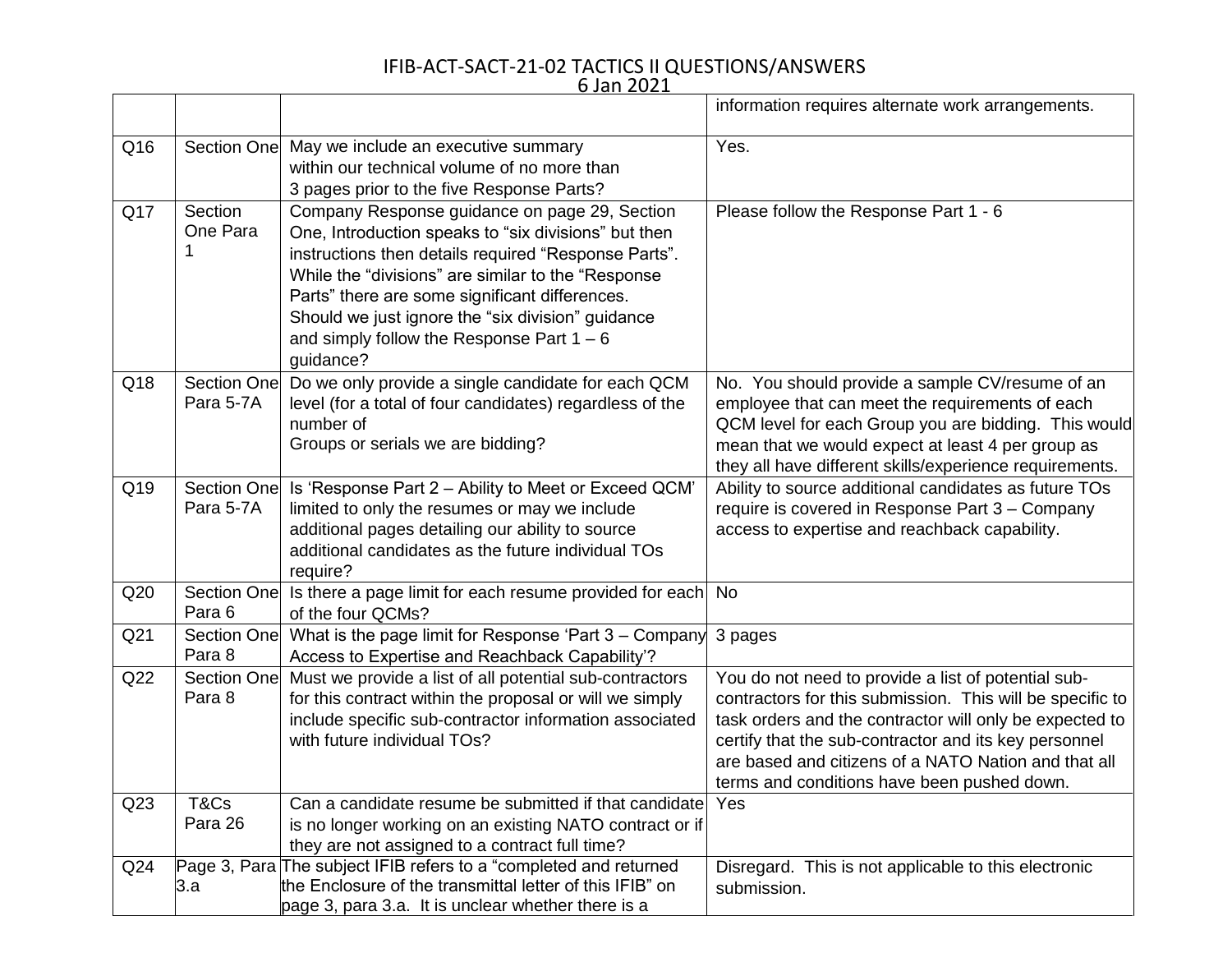|                 |                        | 6 Jan 2021<br>specific transmittal letter template. Could you clarify<br>the instructions or point to the proper form?                                                                                                                                                                                                                                                                                                                                                                                  |                                                                                                                                   |
|-----------------|------------------------|---------------------------------------------------------------------------------------------------------------------------------------------------------------------------------------------------------------------------------------------------------------------------------------------------------------------------------------------------------------------------------------------------------------------------------------------------------------------------------------------------------|-----------------------------------------------------------------------------------------------------------------------------------|
| Q <sub>25</sub> | 5(b)                   | Page 4, Para States Period of Performance for Option Period 1 of 1<br>Jan 2022 – 31 Dec 2022 and the entire contract ending<br>31 Dec 2025, but Enclosure #5 lists are one year off.<br>Can you confirm the Period of Performance, as well<br>as to update the Enclosure #5, if needed?                                                                                                                                                                                                                 | See Amendment 1 updating Enclosure 5 to reflect<br>contract ending 31 Dec 2025                                                    |
| Q26             | 11(d),<br>Enclosure 1  | Page 6, Para Both Para 11(d) and Enclosure 1 state a "Technical<br>Proposal" is required, but no formal definition is given<br>for what encompasses the Technical Proposal. The<br>SOW (Sections 1 through 3) appear to require direct<br>response to the SOW. To ensure fair and consistent<br>evaluations across bids, is it fair to assume that the<br>Response to Sections 1 through 3 will comprise the<br><b>Technical Proposal?</b>                                                              | Parts 1-5 are considered to be technical proposal                                                                                 |
| Q27             | Page 29,<br>SOW        | Para 1 states responses shall be in six divisions (A-G),<br>but lists seven divisions. The assumption is that a)<br><b>Company Experience and b) Past Performance are</b><br>one division. Please confirm.                                                                                                                                                                                                                                                                                              | Confirm                                                                                                                           |
| Q <sub>28</sub> | Page 29,<br><b>SOW</b> | SOW Section 1 request Company Experience and<br>Citations of Past Experience. Section one company<br>responses to the SOW Part 1 requires a 12-page<br>narrative describing in detail expertise and past<br>performance in developing and delivering products<br>outlined in this SOW. Based on this requirement,<br>the 27 competencies included in Table 1 and the 11<br>deliverables included in Table 2. Please confirm that<br>the completion of Enclosure 4 is not included in the<br>page count. | Confirm                                                                                                                           |
| Q <sub>29</sub> | Page 22,<br>Table 1    | Table 1 indicates that the groupings represent an<br>opportunity for partial bidding. Where are offerors to<br>indicate which groupings they are proposing? How<br>do we show what we do/don't want to bid?                                                                                                                                                                                                                                                                                             | Offerors may present this is any fashion, as long as the<br>awards board can clearly identify which groups are<br>being proposed. |
| Q30             | Page 22,<br>Table 1    | Is it NATO's intent to make a single award in each<br>grouping or will multiple companies be awarded in<br>each grouping? If multiple awards are issued within awarded contractor.<br>groupings, how will NATO evaluate Task Order<br>proposals/awards?                                                                                                                                                                                                                                                 | The intent is to make a single award in each grouping<br>with all task orders inside that grouping going to the                   |